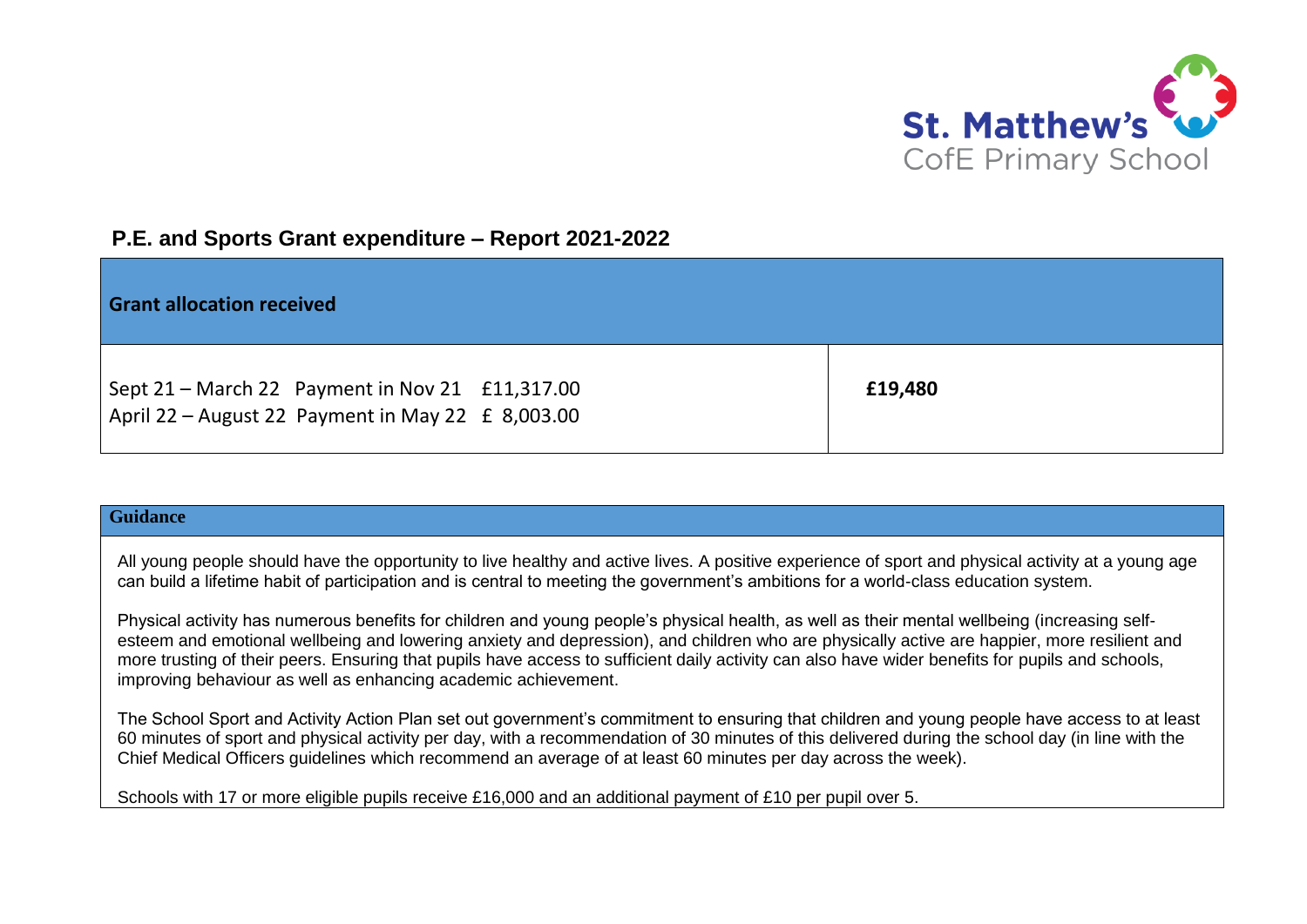

| <b>Use of PE and Sports Grant Funds</b>                               |                                 |            |  |  |
|-----------------------------------------------------------------------|---------------------------------|------------|--|--|
|                                                                       |                                 |            |  |  |
|                                                                       |                                 |            |  |  |
| Commando Joe for PE and Sports                                        |                                 | £22,000.00 |  |  |
| 2 full days a week                                                    |                                 |            |  |  |
| <b>School Games Affiliation</b>                                       |                                 | £150.00    |  |  |
| Release of staff to attend competitions and costings for Inter school |                                 | £2,725.00  |  |  |
| competitive events and certificates                                   |                                 |            |  |  |
| Use of Mini bus to travel to competitions                             |                                 | £1,500     |  |  |
| Additional afterschool clubs                                          |                                 | £2,297     |  |  |
|                                                                       |                                 |            |  |  |
| <b>Climbing Wall</b>                                                  |                                 |            |  |  |
| High Rid trips                                                        |                                 |            |  |  |
| <b>Use of Funds</b>                                                   | Key indicators for improvements |            |  |  |
|                                                                       |                                 |            |  |  |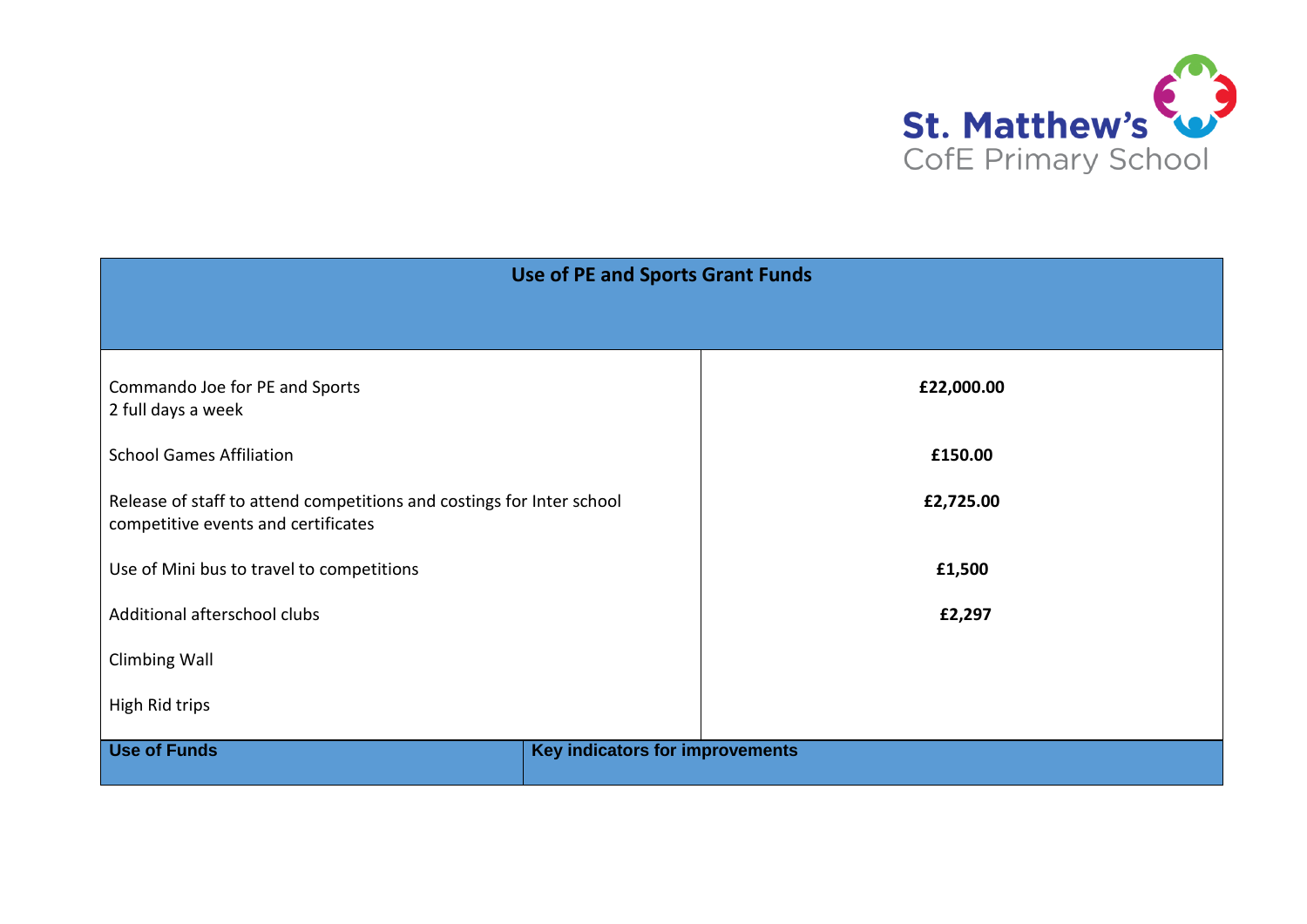

Schools must use the funding to make additional and sustainable improvements to the quality of the physical education (PE), physical activity and sport they provide.

The PE and Sport Premium will be used to:

- develop or add to the PE, physical activity and sport that your school provides
- build capacity and capability within the school to ensure that improvements made now will benefit pupils joining the school in future years

Key indicators for improvement will be the engagement of all pupils in regular physical activity, for example by:

- provide fun and engaging problem solving team building activities to improve physical fitness and mental well being.
- providing targeted activities or support to involve and encourage the least active children
- establishing, extending or funding attendance of school sport clubs and activities and holiday clubs, or broadening the variety offered
- raising attainment in primary school swimming to meet requirements of the national curriculum before the end of key stage 2. Every child should leave primary school able to swim

## **Planned Expenditure**

Use of qualified coach to support delivery of adventure activites across school Providing targeted activities or support to involve and encourage the least active children

| Desired outcome                  | Chosen Approach                                                              | Impact | % of Funding |
|----------------------------------|------------------------------------------------------------------------------|--------|--------------|
| <b>Commando Joes</b>             |                                                                              |        |              |
|                                  | Providing qualified coach to Staff to be supported by a qualified coach in   |        |              |
|                                  | support delivery of Adventurous   one PE session per week when school was in |        |              |
| activities, team building and    | session                                                                      |        |              |
| resilience across all Key Stages | On-going CPD through these sessions                                          |        |              |
|                                  | High quality schemes of work accessible to all                               |        |              |
|                                  | staff for other PE sessions                                                  |        |              |